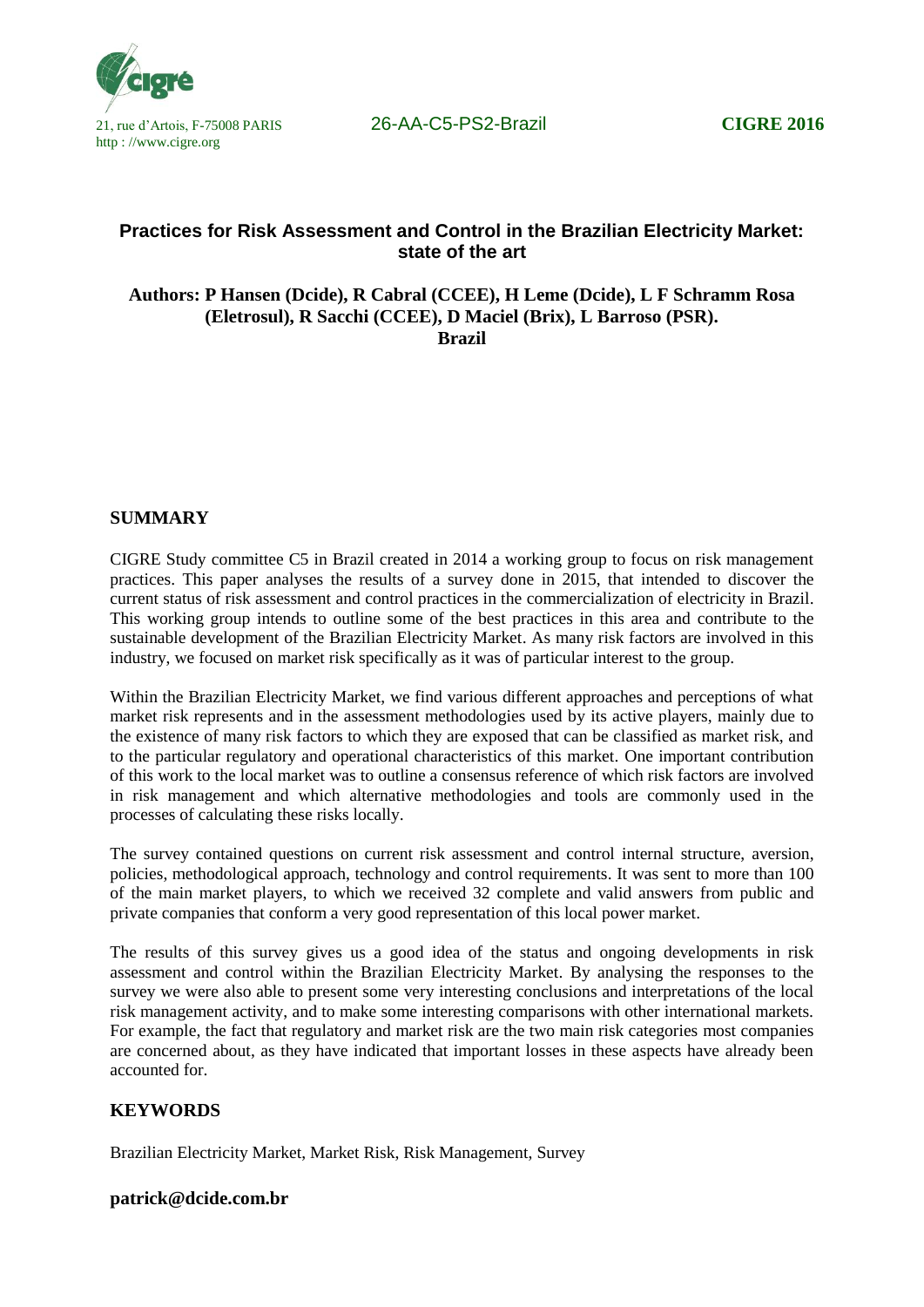## **1. Introduction**

Risk assessment and control is a very relevant and always evolving aspect of any economic activity, and particularly in the Electricity Markets it has become a central issue for companies acting in competitive and unregulated markets. In the case of Brazil where hydro generation is predominant, price volatility and dependency on climate factors makes risk assessment and control a very significant and challenging aspect of the business for all players.

The Brazilian electricity market has peculiar elements on its design that makes it different from the European or US markets. As in all other Latin American countries – except Colombia – in Brazil the system dispatch is not bid-based but cost-based and centrally managed by an ISO, who makes dispatch decisions to coordinate the hydrothermal scheduling based on stochastic optimization models. The energy spot price – calculated weekly, ex ante and for four zones and three load blocks – is a byproduct of the model. The dispatch model is publicly available to all market participants – in an effort to increase transparency – and energy prices are very volatile. There is an active forward market and the contracting level in the system is fairly high. In order to ensure supply adequacy, it is required that all contracts should be backed by firm energy certificates by the seller, which are tradable. For a more detailed description of the market we refer the reader to [7,8].

Risks can be divided in several categories where market risk, regulatory, credit and operational are the main categories for energy companies. The main focus of the survey was to discover the state of the art and understand the practices for the market risk category principally, as we desired to identify best practices and offer a road map or benchmark for companies to work on.

Currently, approximately 73% of the Brazilian Electricity Market (BEM) is defined as the Regulated Market (ACR) where captive consumers (residential and industrial) buy their energy from their local distribution company at tariffs defined by the regulatory agency (ANEEL), and where the energy purchase for this market is done by a series of periodic auctions organized by a government entity (EPE). The other 27% of the market defined as the Unregulated Market (ACL) operates in a similar way to other international markets in Europe and North America where generators, traders/brokers (commercialization) and large enough industrial consumers interact buying and selling energy to manage their energy portfolios in order to maximise their results and attend to some basic regulatory requirements. Companies that act in this Unregulated Market are the particular interest of our paper as they are generally exposed to market risks and need to have an internal structure that understands, measures and manages these risks.

Within the BEM, we find various different approaches and perceptions of what market risk represents and in the assessment methodologies used by its active players, mainly due to the existence of many risk factors to which they are exposed that can be classified as market risk, and to the particular regulatory and operational characteristics of this market. When preparing our survey to the specific reality of the BEM we tried to standardise some concepts so that a comparison with other international markets would be possible.

In the next section of this paper we present the scope and intention of our survey, how and to what companies it was sent to, and present the characteristics of the respondents and how they represent the BEM. Then we present a summary of the results with some analyses obtained by correlating the answers each company gave. We then compare some of this information with international references and finalize with some conclusions and further developments of this work.

## **2. Survey and Respondents**

The survey questions were based on other international surveys [1 to 4] and papers [5] and adjusted to attend to the local markets particularities. The questions were divide and structured to (i) classify in accordance the respondents company´s size, activity and controlling interests, (ii) determine risk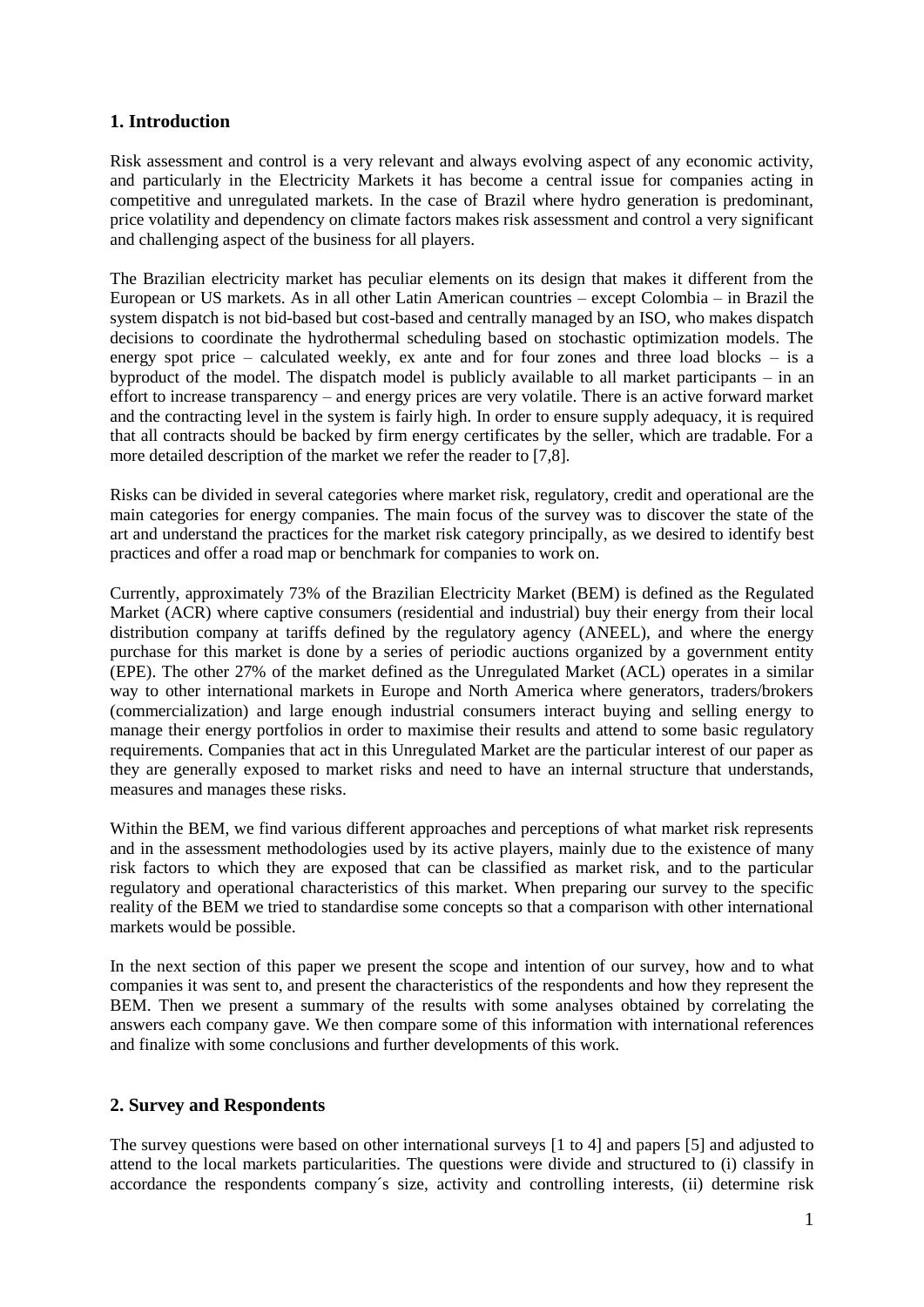aversion and the internal structure and organization for risk reporting and control, (iii) discover the relevance and perception of different risk factors, and (iv) understand what approach, methodologies, practices and assessment and control tools are being used in these companies. The final survey was composed by 30 questions and was delivered through a specialized electronic survey platform during the months of May and June of 2015. Links to the survey were sent to representatives of over 100 companies that participate in the unregulated market and were identified as active market players and knowledgeable of risk management issues. This includes principally generators, trader/brokers, large industrial consumers and companies with distribution and transmission activities included. A total of 32 complete and valid answers were received, and these companies that participated can be considered as very good representation of the BEM.

In figure 1 we see that many companies participate of various activities and that most companies have generation and/or trading/brokering (commercialization) as part of their business. A relevant proportion of the respondents are foreign companies or Brazilian multinationals but the majority operate exclusively in Brazil as demonstrated in figure 2. As for the size of these companies, figure 3 shows they are big companies in most cases as almost 70% have over R\$50 million reais invoicing each month (more than 16 million dollars per month at that time).



Half of these companies have their stock listed in some exchange, where 15.6% are listed exclusively in Brazil, an equal 15.6% are listed only in exchanges outside of Brazil and 18.8% have them listed locally and abroad.

## **3. Survey Results and Analysis**

#### 3.1 Risk Aversion

Two thirds of the respondents classified themselves as risk averse, while 25% declared to be risk neutral and 9% as risk takers. This risk profile seems to depend on the segment of activities they participate as shown in figure 4, where consumers are mainly averse to risk as well as those that are exclusively generators. On the other hand, those agents that declared to be risk takers are either exclusively commercialization agents or generators with trading activities, as they generally trade or hold open positions seeking an extra profit for their companies.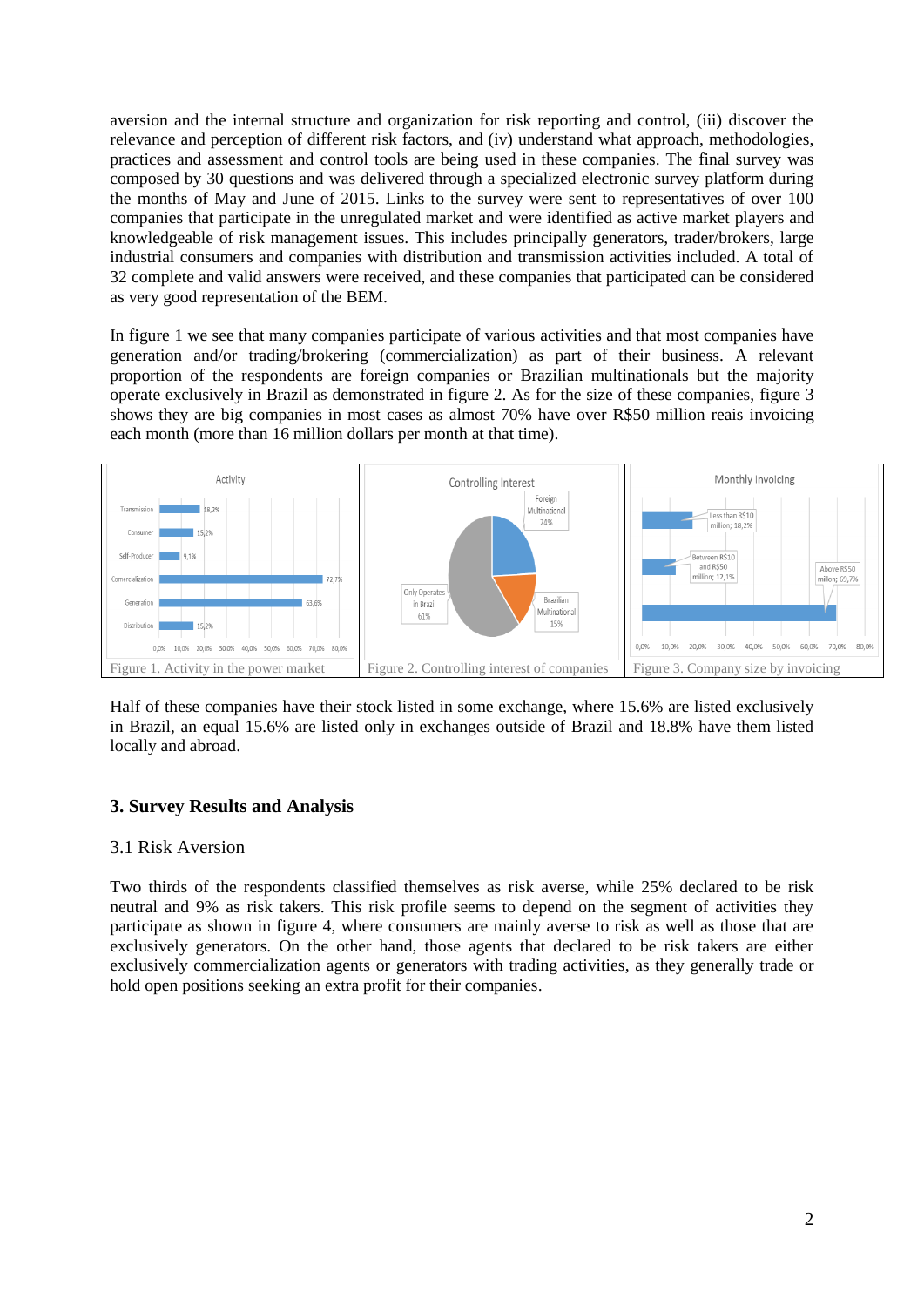

## 3.2 Internal Structure, Process and Systematization

Analysing the internal structure of these companies we note that 80% have a corporate risk area while this fact is not related to the risk aversion profile. In almost half (46,8%) of the companies the responsibilities of risk management are allocated in a centralized area and in only one case this area is located outside of Brazil. An equal proportion decentralizes these responsibilities and in one third of these cases there is no specific formalization of these attributions, as they are mixed with the normal activities of different areas of the company. An average of 2.5 employees per company are dedicated to calculating and controlling market risk, and in 75% of cases the number is equal or less than four.

One quarter of the respondents are in process of elaborating and approving an internal risk policy, while 63% already have one in place and 80% of these policies specifically treat market risk issues. As for reporting and the responsibility of approving risk, more than 83% indicated the board of directors, and only one quarter indicated to have a specific risk committee responsible for market risk decisions.

Official risk indicators are used by 72% of the surveyed companies, and here we can find those companies with stocks listed in some exchange market and with approved risk policies. This supports the argument that compliance requirements for public companies drives the implementation of risk management best practices. We also observe that 46% of the respondents use risk limit of tolerance.

Specific market risk reports are elaborated routinely in 43% of the companies and in 23% these specific reports are produced only when demanded by management. In 20% of companies the specifics of market risk are reported within other management reports, and no specific reporting is done in 14% of cases.

When it comes to what kind of tools are used to calculate and control market risk, only 19% have acquired analytical tools from specialized external providers, and in 69% of cases these tools have been developed internally within the company. We also note that 35% of cases that developed their tools internally are still in development stage. When asked about their opinion on the degree of systematization in their companies, 60% responded that they consider it low or very low. The reason for this opinion must be because these tools must require a great deal of manual and updating work as 75% of surveyed companies use Excel as their main analytical tool. Only three companies responded that they have a high degree of systematization and their analytical process is executed automatically.

## 3.3 Risk Perception

Market changes and events in recent years have driven different players to review the way they operate and manage risks associated to their business. The section of questions about risk factors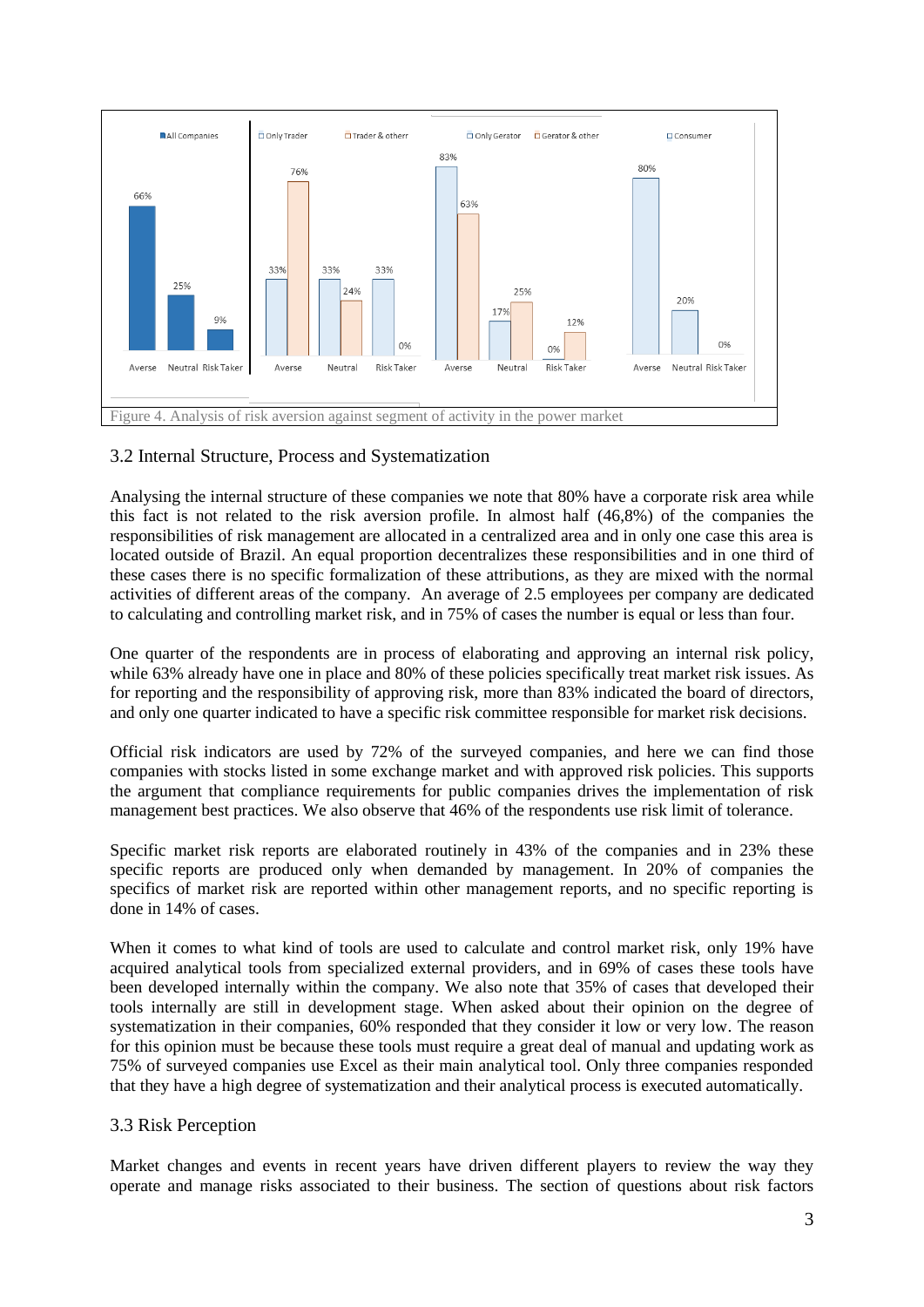specifically identified for the local market was driven to understand and classify these risk factors by relevance, if they actually manage these risks and if they have materialized in the past at their company. Figure 5 summarizes the result of this section and presents it in terms of a normalized index (100% to -100%) for each risk factor in the corresponding question, using concept similar to the NPS [6] (Net Promoter Score, Keiningham et al 2008).



When it comes to the relevance classification of risk factors we clearly see that 100% of companies consider both Regulatory and Price risks as the most relevant, with a score of over 80% on the impact these two risk factors have caused in the past and that over 95% of companies actively seek to manage these risks. Recent regulatory changes have certainly had important impacts on agents' economic results and provoked drastic changes in their business strategies. And the high dependency on climate factors due to the hydro generation dependency makes price exposures a very risky aspect of the business in Brazil.

Other also important risk factors outlined in this survey are (i) the overall System Expansion, (ii) uncertainty in Net Energy Position due to embedded flexibilities in contracts and a generation scaling factor (GSF) applied to hydro generators, (iii) Credit Risk and (iv) how the Integrated System (SIN) is operated by the ISO. These risk factors have materialized in the past but only with moderate or low impacts, except for Net Energy Position were recent GSF issues have increased the relevance of this risk factor. Only Net Energy Positions and Credit Risks are managed by more than 75% of respondents.

## 3.4 Analytical Approach and Practices

The questions about the analytical approach were focused on the quantitative aspect of measuring risk. Scenario analysis is the most common analytical approach for measuring risk in Brazil with over 72% of these companies that use it. Perhaps because it is easily applied using Excel, but on the other hand 70% of companies that use scenario analysis consider they have a low degree of systematization in their company.

With similar importance we find that the probabilistic approaches, also based on scenarios, either using the value at risk (forward curve) concept (65%) and/or using the cash flow at risk (PLD – spot projections) concept (69%) are very commonly used. Another important point to consider is that 53% of respondents generally use the advice of specialists to support their risk analysis.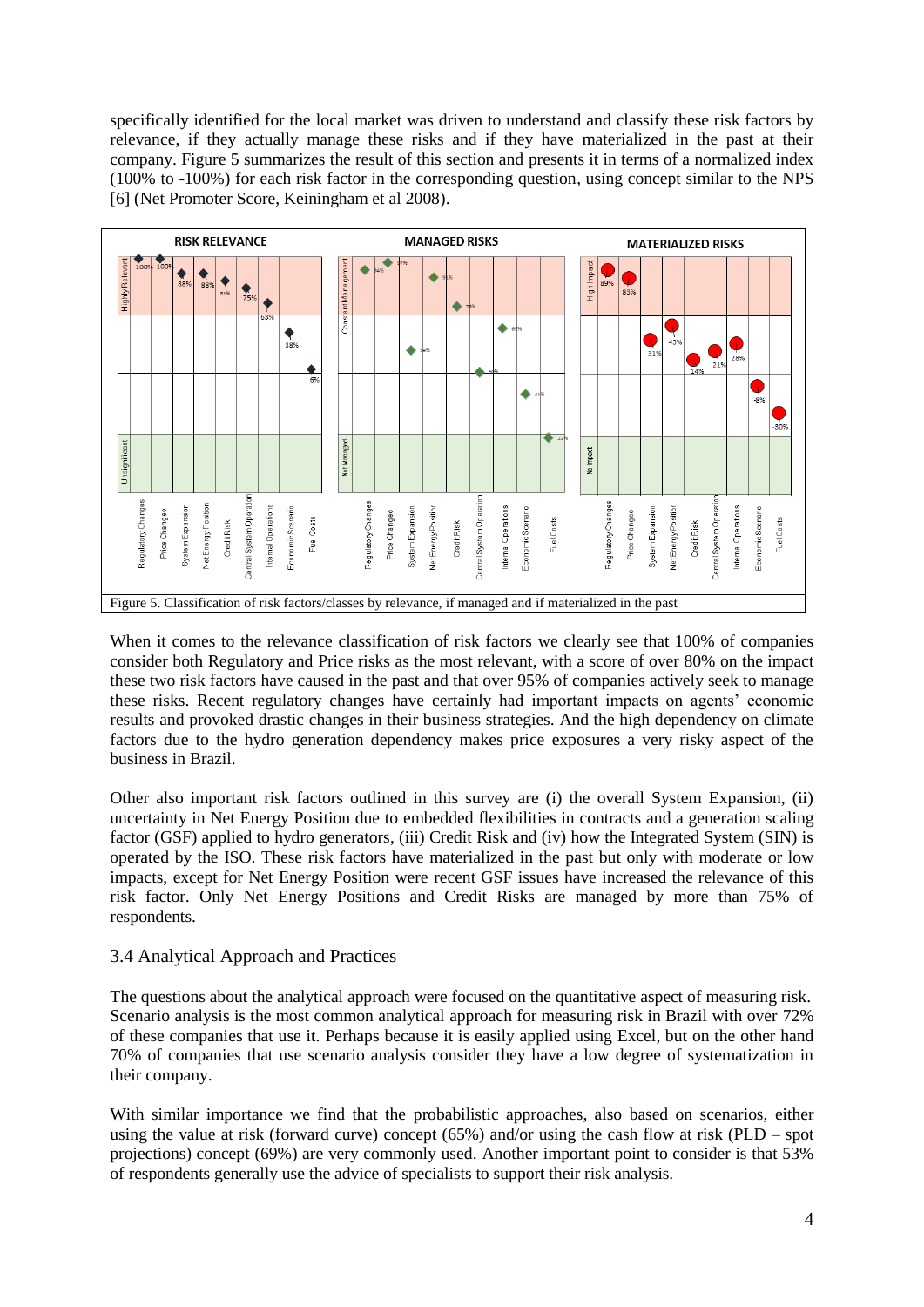Only 50% of all surveyed companies use the concept of mark to market (MtM) to manage price risk in their energy portfolios. Analysing the segment of activity were they act, we find that a larger percentage (65%) of brokers/traders use MtM, while only 50% of generators use it. And when asked about their opinion on their analytical approach to risk assessment we find that 65% of those respondents that consider it good or very good use the MtM concept, while 50% of those that think it needs improvement doesn't use MtM. Overall, 50% of respondents consider they need improvements in the way they analyse market risk.

When it comes to risk mitigation tools or strategies we have 81% of companies that use the forward market to hedge their market risk. Time swaps are also quite common as 47% use them on their hedging strategies and 37% declared to also use options to mitigate risk. The trader/broker companies tend to use these last two hedging options in more cases as 60% declared to have used time swaps and 50% that they have used options in the past. On the other hand, only 38% of generators declared to have used time swaps and 33% have used options.

Credit risk is also an important issue in this market as 80% of companies say they have restrictions when it comes to choosing a counterpart in a transaction, and 60% say they have a formal credit analysis procedure to comply with. Only 20% don't have a formal credit analysis procedure before approving a transaction.

When specifying which are the specific variables that impact on market risk, we find that spot price (PLD) and the forward price curve have the highest impact and are constantly monitored by the majority of agents. In Figure 6 we summarize the result of this section and presents it in terms of a normalized index (100% to -100%) for each of the risk variables impact and how often do they measure its impact.



Another very relevant variable is the generation scaling factor (GSF) we mentioned before, but the calculation of this risk is not necessarily monitored constantly by every company.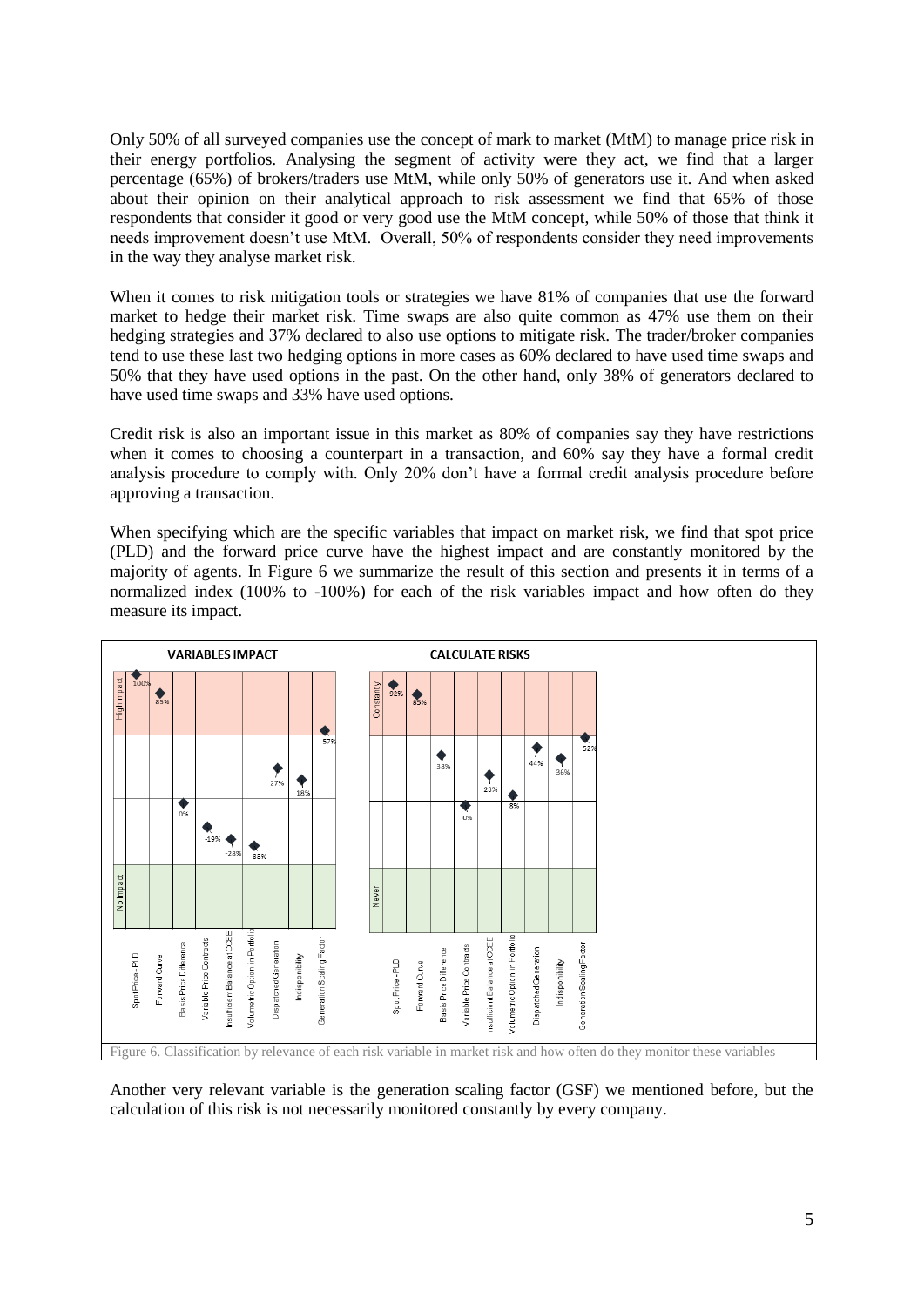## **4. International Comparison**

Perhaps the influence of foreign companies acting in Brazil or Brazilian Multinationals acting abroad, which represent 40% of the surveyed companies, have turned local risk management practices very similar to practices observed in other international markets. Another important driver of improvements in risk management best practices has been the compliance and control demands on public companies listed in stock exchanges. In this aspect we find that companies with listed stocks have a higher degree of maturity in risk management, with better structure, approved risk policies and report risks directly to high management in the company.

Another notable similarity with other surveys and information from international markets is the order of relevance they attribute to the different risk categories, where regulatory risk and price risk are the main concern most companies have.

We also noted that scenario analysis is common in markets like Brazil and Russia were power contracts have physical backing, versus other markets were financial instruments are more common. In addition, we observed that calculating risks based on mark to market is the most common approach whether the power market is typically physical or financial.

## **5. Conclusions**

This work presents the result of a survey designed to understand the status of risk assessment and control in companies active in the unregulated Brazilian Electricity Market, with a special focus on market risk. An important observation during this work is that risk management is an important and growing aspect of business as many companies indicated that they are investing in people, technology, improving internal controls and establishing official risk policies. We also noted a higher degree of risk aversion at both ends of the industry with pure generators and consumers on both ends, and trader/brokers or generators with trading structures tending to be more risk neutral or willing to take risks.

Differences in the internal structure and complexity of risk analysis were detected in companies that have higher compliance and control requirements, like those that have their stock listed at some exchange. These seem to have adopted more Best Practices from other international markets perhaps because of accounting rules or auditors' recommendations.

Many companies are concerned with implementing risk management best practices and even improving systematization in risk analysis and control, but it is still very common to calculate risk in a very manual way using Excel spreadsheets.

We believe the results of this survey gives us a good representation of the state of the art in risk management in the Brazilian Electricity Market and that it can be used as a benchmark for every company. We can even outline some of the best practices which are not distant from those used in other international markets. The working group pretends to continue this work and get deeper into the definition of Best Practices for risk assessment and control in this market.

## **BIBLIOGRAPHY**

- [1] Task Force TF C5-2.02 CIGRE. "Pedersen S., Mo B., 2005, Risks and risk management for competitive electricity markets"
- [2] Aon, 2013. Global risk management survey, The Aon Centre for innovation and analytics
- [3] Heiligtag S., Schlosser A., Uwe S., 2014. Enterprise-risk-management practices: Where's the evidence? A survey across two